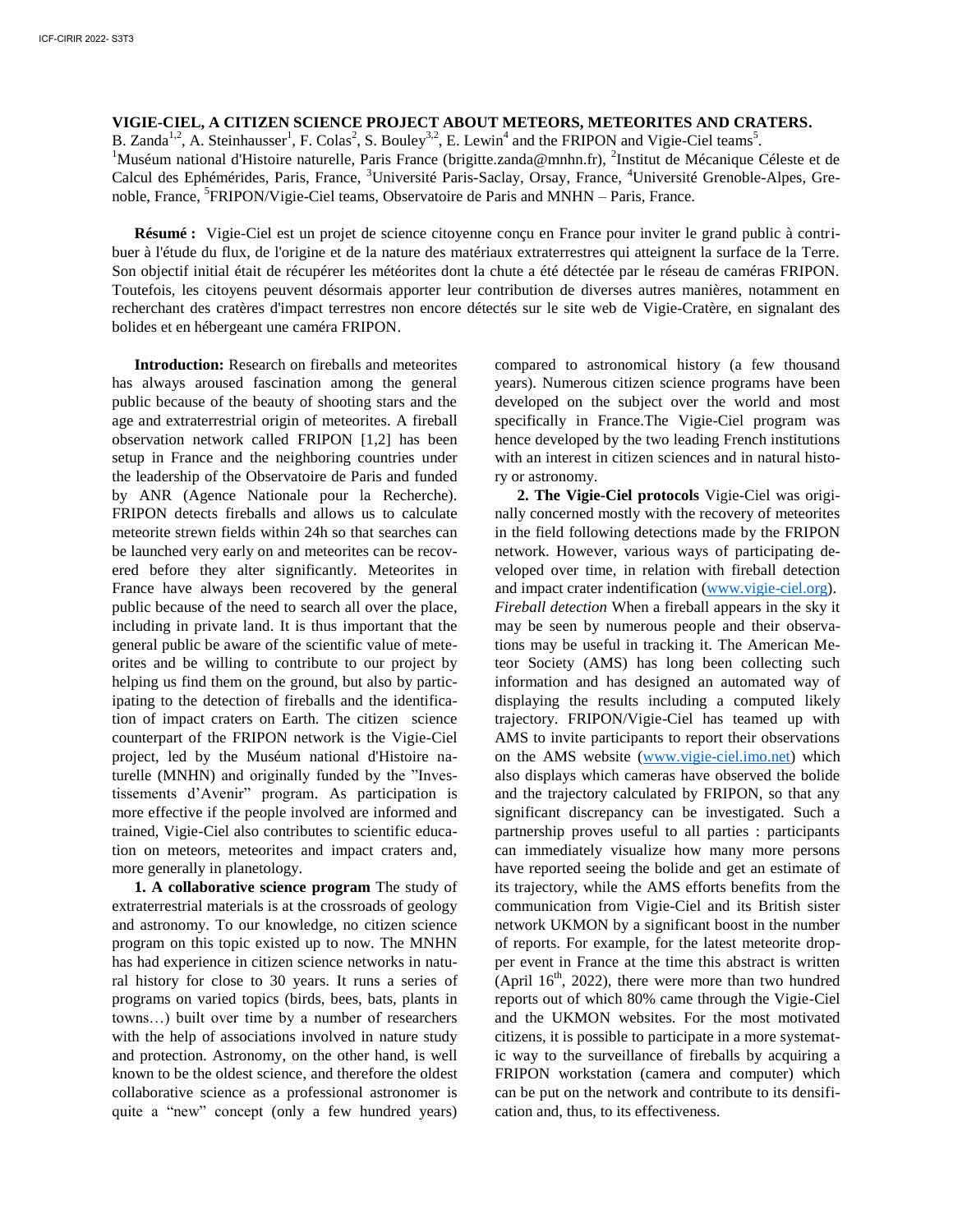

*Training session at the beginning of field seach party*

*Meteorite search campaigns* Searching for a meteorite on the ground is not an easy task. Several test campaigns have allowed us to identify the main issues that have to be dealt with. These are related to: (1) the respect of le-gislation, private property and the inhabitants of the area; (2) the logistical aspects in order to have well-coordinated groups of a reasonable size in the field; (3) the implementation of an efficient communication towards the general public, but also towards the local authorities and the inhabitants of the area. If, for the time being, no meteorites have been found in France through the efforts of FRIPON/Vigie-Ciel, three meteorites have been recovered in the neigboring countries (Cavezzo in Italy [3], Winchcombe in England [4] and Kindberg in Austria [5]) with a contribution of FRIPON equipment and/or through the search methods that were designed by the FRIPON/Vigie-Ciel teams. As in earlier times, all these discoveries involved curious citizens who reached out to scientists, but at least two new factors were also implicated : (1) observations by a professional and/or an amateur camera network which led to a computation of the strewn field and (2) multiple communication channels through the press, the social networks and specially designed leaflets.

*Terrestrial impact crater identification* In order to further contribute to determining the flux of extraterrestrial material to Earth through geologic times, citizens are also invited to participate in the identification of the "missing" terrestrial impact craters on shaded relief images on the *Vigie-Cratère* website [\(www.vigie-cratere.org\)](http://www.vigie-cratere.org/) [6].

**3. The Vigie-Ciel network and tools** Information and training of potential participants is an essential part of the Vigie-Ciel program and we are still working at improving it with the help of our national, regional and local partners who also play a major role in setting up the field search campaigns when a meteorite is deemed to have fallen in a neighboring area. Such campaigns

could not be set up without their active help and their their knowledge of the local territory. These partners, who come from various contexts, are often involved in scientific outreach. They comprise planetariums, natural history museums, astronomy clubs, but also schools, village or town halls... and a large fraction of them also host a FRIPON camera. The Vigie-Ciel National Team offers them training, support and tools – which are still being improved – to perform these tasks. The pedagogic tools we developed include exhibits, a field search training protocol and a set of suitcases containing meteorites, meteowrongs and various tools to study the properties of rocks, which has been reproduced 22 times and distributed in France in the former (smaller) administrative region. These pedagogic suitcase sets are designed to be used by our partners to train interested amateurs and/or to be lent to other structures who wish to become local partners of the project (after they have received a training). So far, the National Team has trained about three times as many instructors as the number of suitcase sets and these, in turn, have the ability to coach new trainers and animators and to organize public outreach events. One of these suitcase sets resides with the Pierre de Lune association in Rochechouart and is to be demonstrated in Cofolens on June 30, 2022 in the course of ICF-CIRIR 2022.

**4. Conclusion** Vigie-Ciel is a citizen science project designed in France to invite the general public to contribute to studying the flux, origin and nature of

*Set of Vigie-Ciel pedagogic suitcases*



extraterrestrial materials that reach the surface of the Earth. Its original focus was on recovering meteorites whose fall was detected by the FRIPON camera network. However, citizens can now contribute in various other ways, which include searching for previously undetected terrestrial impact craters on the Vigie-Cratère website, reporting fireballs and hosting a FRIPON camera.

**Acknowledgements** The FRIPON project was initiated thanks to ANR (Agence Nationale de Recherche) funding, while the Vigie-Ciel project benefited from funding from the "Investissements d'Avenir"